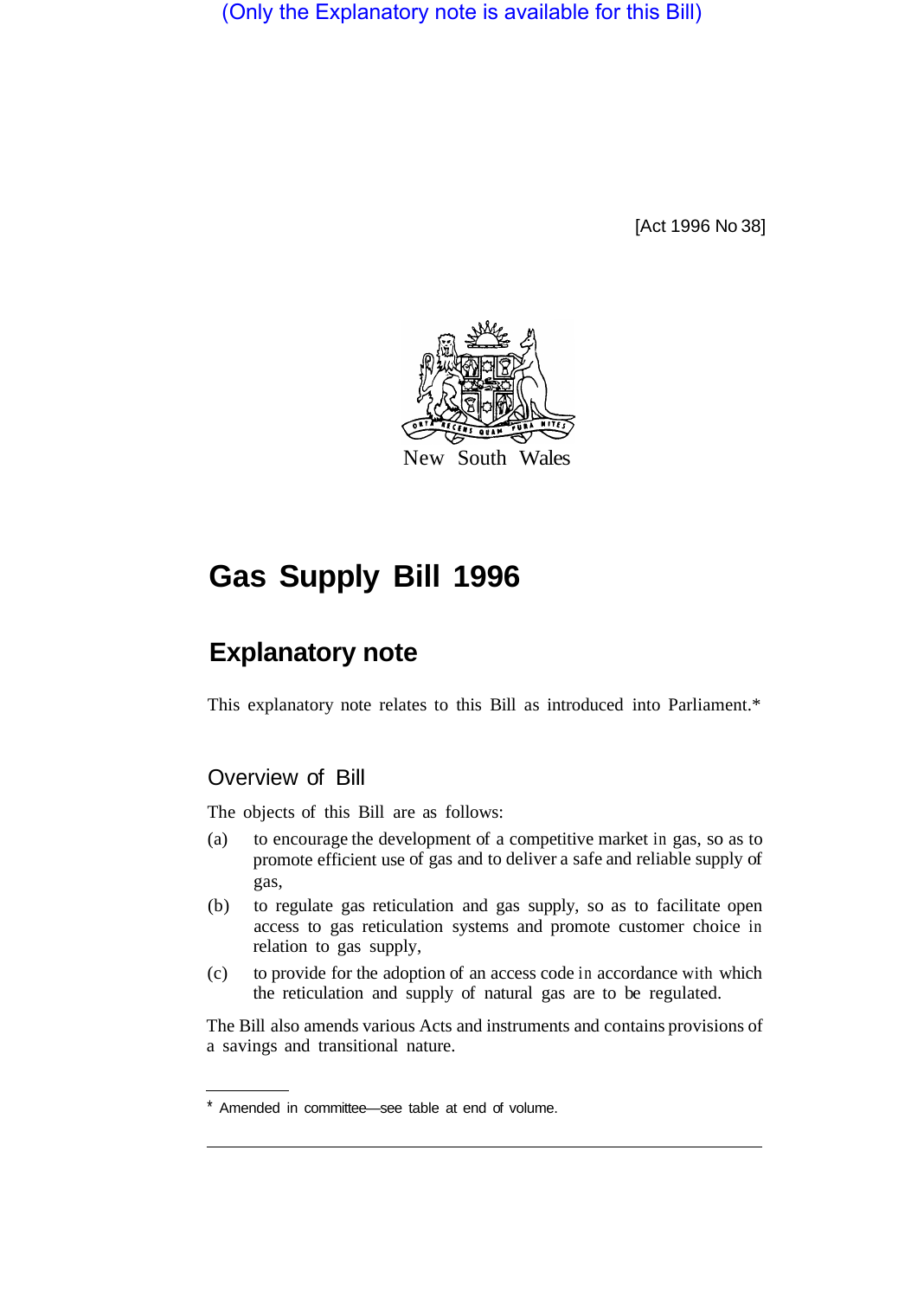Explanatory note

## Outline of provisions

#### **Part 1 Preliminary**

This Part contains provisions for the name (also called the short title) of the proposed Act, the commencement of the proposed Act, the objects of the proposed Act and the definition of words and expressions used in the proposed Act (clauses 1–4).

#### **Part 2 Natural gas**

This Part deals with the reticulation and supply of natural gas.

#### **Division 1 Authorisations**

This Division prohibits persons from reticulating or supplying natural gas (which are regarded by the proposed Act as separate activities) except under the authority of an authorisation (clause 5), establishes the procedure by which authorisations are to be granted, amended, transferred and cancelled (clauses 6-14), provides for the payment of annual authorisation fees (clause 15), allows the regulations to provide for the "ring fencing" of gas reticulation and gas supply activities (clause 16), provides a right of appeal to the Supreme Court from certain decisions of the Minister in relation to authorisations (clause 17) and requires the maintenance of a public register of authorisations (clause 1S).

#### **Division 2 Third party access**

This Division provides for the declaration of distribution systems as systems that are to become open to third party access (clause 19), provides for the establishment of access undertakings by gas reticulators (clause 20) or, alternatively, the making of access orders by the Tribunal (clause 21), provides for the opening of declared distribution systems to third party access (clause 23, provides for the resolution of disputes between gas reticulators and parties seeking third party access rights (clause 23), provides for the regulation of access agreements between associated parties (clause 24), provides for the registration of access agreements generally (clause 25) and provides for the review by a review panel of certain decisions of the Tribunal (clause 26). For the purposes of the proposed Act, the Tribunal is the Independent Pricing and Regulatory Tribunal.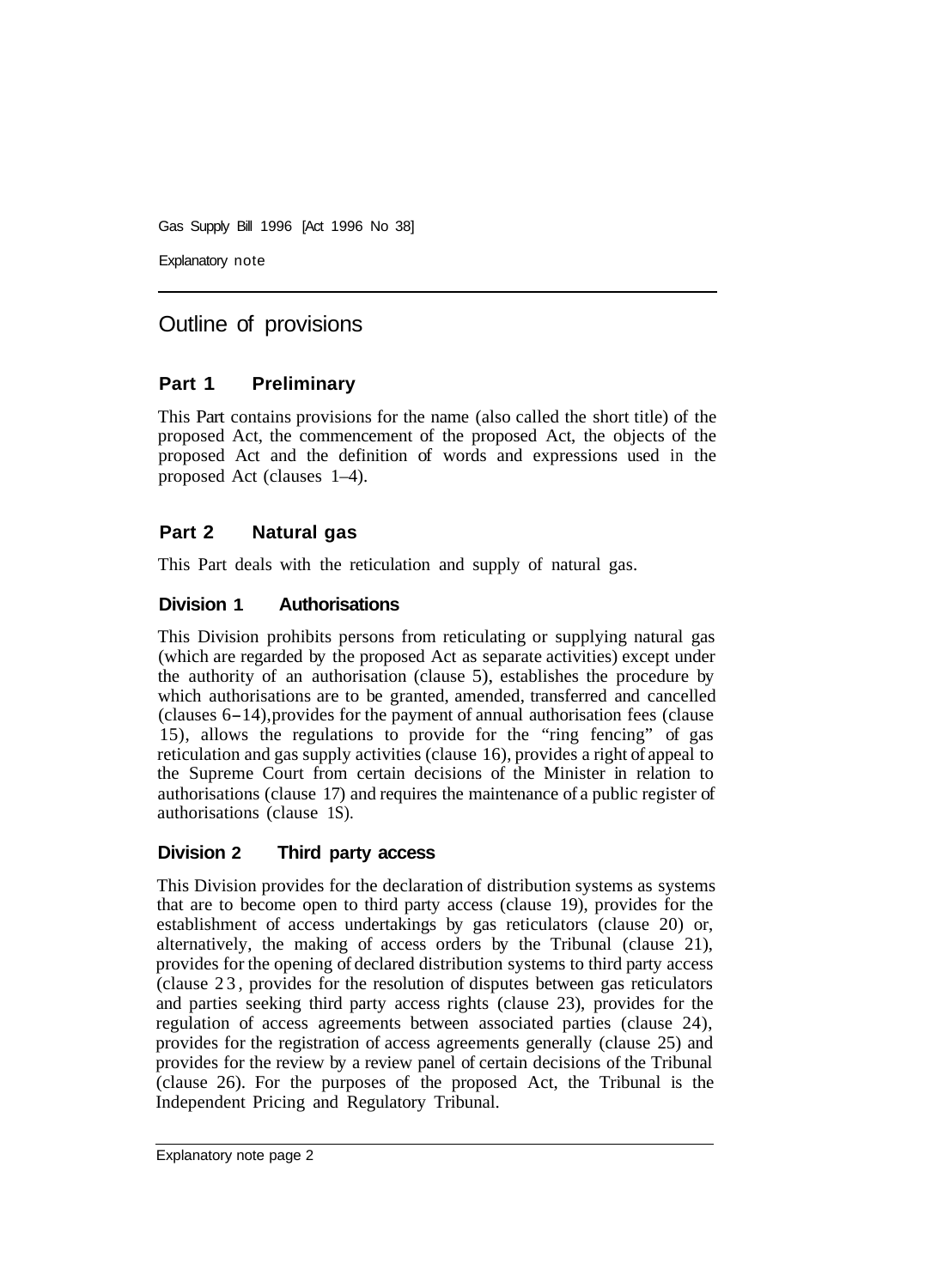Explanatory note

#### **Division 3 Gas pricing orders**

This Division empowers the Tribunal to make gas pricing orders in relation to the charges that may be made for the supply of gas to tariff customers (currently, persons consuming less than 10 terajoules of gas per year) (clause 27) and provides for the review by a review panel of gas pricing orders made by the Tribunal (clause 28).

#### **Division 4 Review panels**

This Division provides for the establishment of a review panel to review matters in respect of which an application has been made to the Minister (clause 29) and provides for the procedure to be adopted by a review panel in conducting such a review (clause 30).

#### **Division 5 General**

This Division provides for the establishment of an access code to govern the administration of the proposed Act in relation to third party access under Division 2 (clause 31), provides for the making of third party access guidelines by the Tribunal (clause 32), confers certain powers of investigation on the Tribunal (clause 33) and provides for the maintenance of records by holders of authorisations (clause 34).

#### **Part 3 liquefied petroleum gas and other gases**

This Part deals with the reticulation and supply of liquefied petroleum gas and other gases (other than natural gas). It prohibits persons from reticulating gas or supplying liquefied petroleum gas or any other gas prescribed by the regulations (which, unlike the reticulation and supply of natural gas, are not regarded by the proposed Act as separate activities) except under the authority of a licence (clause 39, establishes the procedure by which licences are to be granted, amended, transferred and cancelled (clauses 36-44), provides for the payment of annual licence fees (clause 45), provides a right of appeal to the Supreme Court from certain decisions of the Minister in relation to licences (clause 46) and requires the maintenance of a public register of licences (clause 47).

#### **Part 4 Gas works**

This Part deals with the powers and duties of network operators in connection with the installation, operation and maintenance of their distribution systems.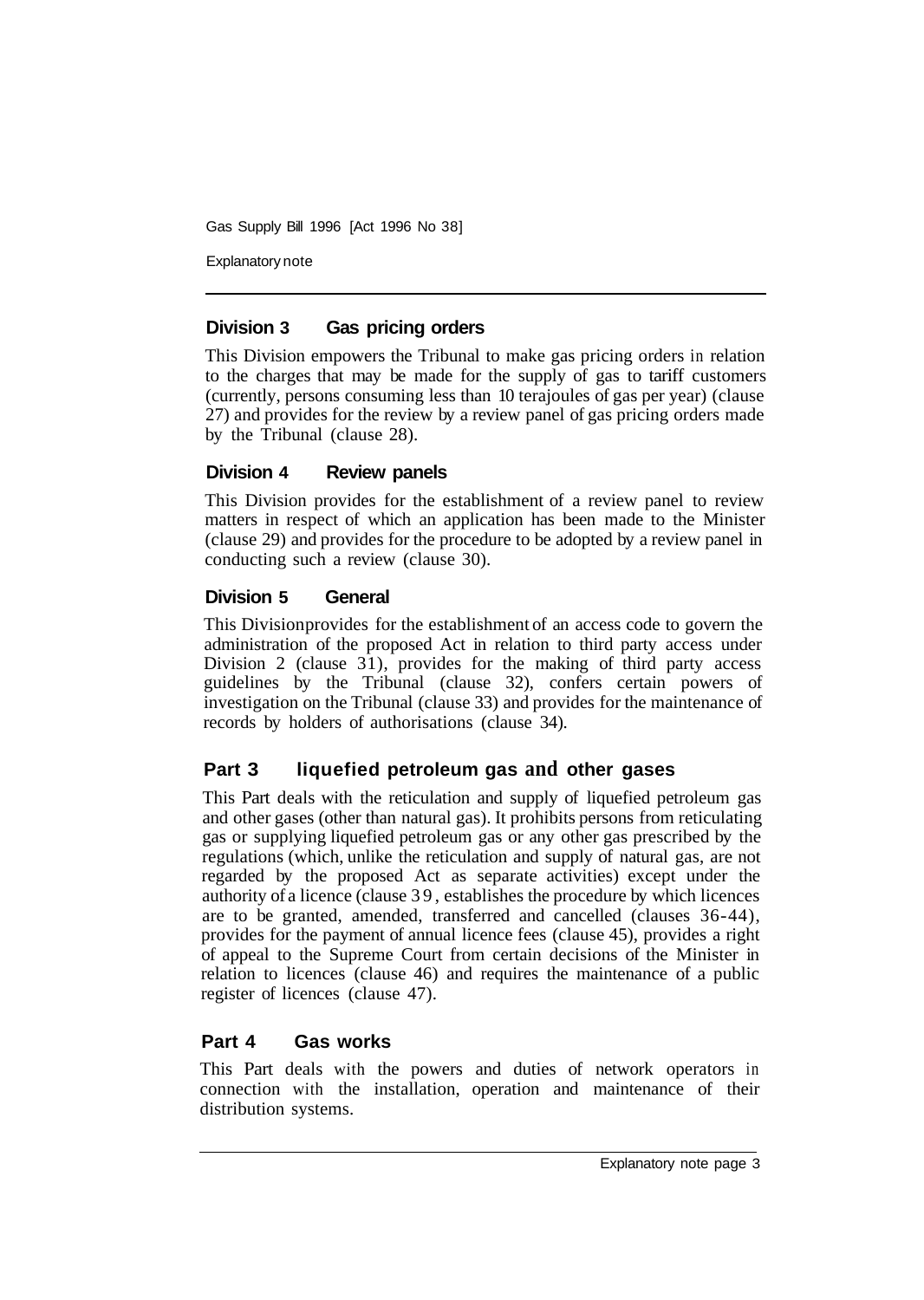Explanatory note

#### **Division 1 Powers and duties relating to gas works**

This Division empowers network operators to carry out certain works in connection with their distribution systems (clause 48), requires them to make good any damage they cause in so doing (clause 49), empowers them to move conduits (clause 50), and remove obstructions (clause 51), exempts them from payments of charges in relation to gas works situated in public roads or public reserves (clause 52), ensures that they retain ownership over their gas works, wherever situated (clause 53), allows them to interrupt the supply of gas for maintenance purposes (clause 54) and exempts them from liability for failures in gas supply due to uncontrollable causes (clause 55).

#### **Division 2 Powers of entry**

This Division sets out the powers and duties of network operators in relation to entry to private land. The Division confers a power of entry in certain circumstances (clause 56), requires notice to be given (clause 57), allows the use of force in specified situations (clause 58), requires the use of force or urgent entry to be reported (clause 59), requires care to be taken (clause 60), provides for the recovery of the costs of entry in certain circumstances (clause 61), provides for the payment of compensation (clause 62), requires possession of an appropriate certificate of authority (clause 63), regulates entry onto residential premises (clause 64) and provides for warrants of entry (clause 65).

#### **Part 5 Offences**

#### **Division 1 Offences**

This Division creates offences with respect to theft of gas (clause 66), interference with gas works (clause 67), interference with gas meters (clause 68), interference with network operators' seals (clause 69), unauthorised connections (clause 70), unauthorised increase in capacity of connections (clause 71), unauthorised alterations and additions to gas installations (clause 72) and obstruction of inspectors (clause 73).

#### **Division 2 General**

This Division empowers a court to order disconnection and discontinuance of gas supply (clause 74) and to order payment for stolen gas (clause 75) and provides that any such order may be enforced as a civil debt (clause 76).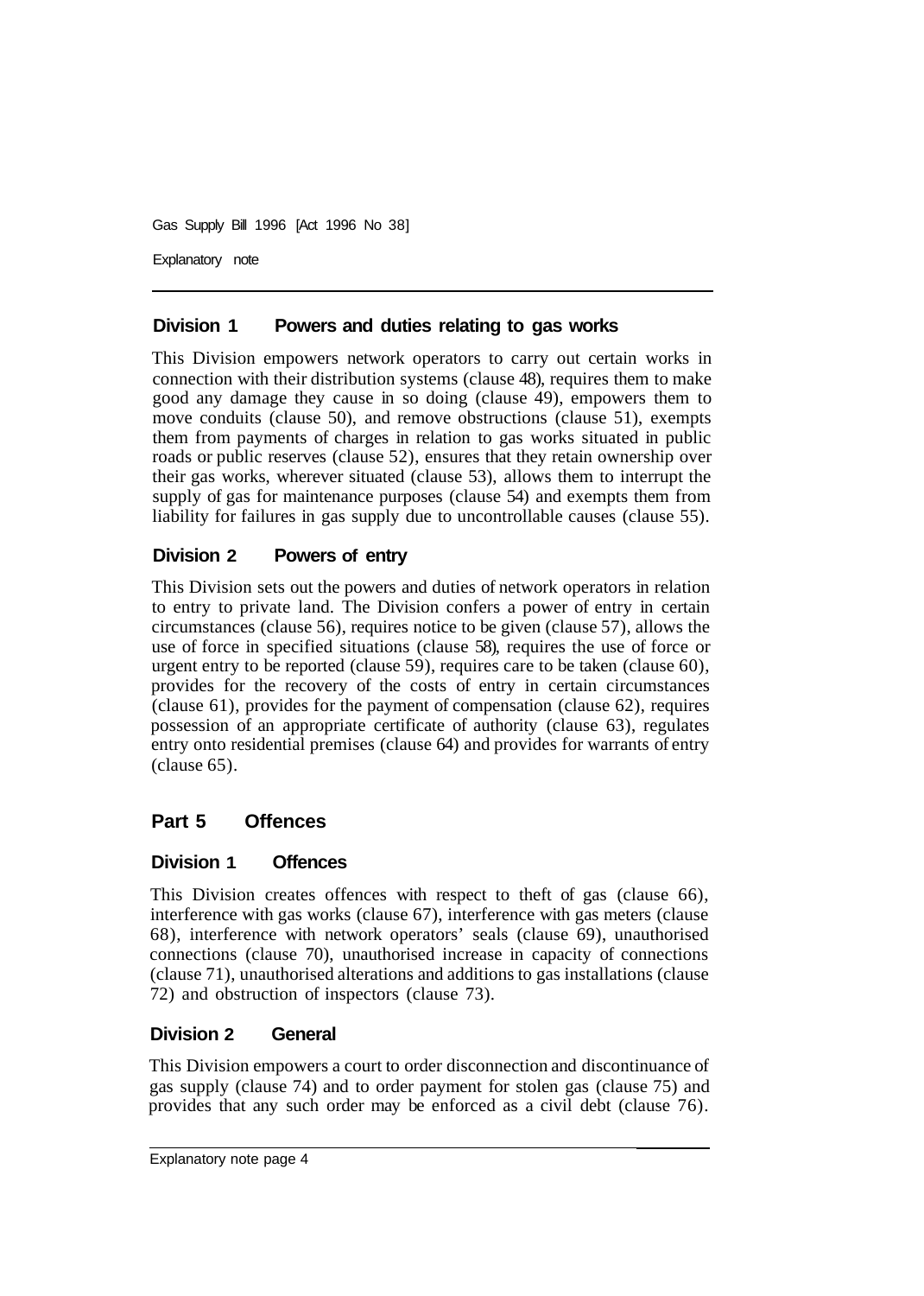Explanatory note

#### **Part 6 Miscellaneous**

This Part contains the following provisions:

- (a) a provision binding the Crown (clause 77),
- (b) a provision with respect to the appointment of inspectors (clause 78),
- (c) a provision with respect to the service of documents (clause 79),
- (d) a provision excluding certain persons from personal liability in connection with the administration of the proposed Act (clause 80),
- (e) a provision making directors and managers liable for offences committed by corporations (clause 81),
- (f) a provision with respect to proceedings for offences (clause 82),
- (g) a provision with respect to the recovery of certain monetary penalties (clause 83),
- (h) a provision authorising the making of regulations (clause 84),
- (i) a provision repealing certain Acts (clause 85),
- (j) a provision giving effect to Schedule 1, which contains amendments to various Acts and instruments (clause 86),
- (k) a provision giving effect to Schedule 2, which contains savings and transitional provisions (clause 87),
- (1) a provision requiring the proposed Act to be reviewed at the end of 5 years (clause 88).

#### **Schedules**

•

**Schedule 1** amends the following Acts and instruments:

- *Building* Services Corporation Act 1989 No 147 •
- *Building Services Corporation Regulation 1990*  •
- *Dangerous Goods (Gas Installations) Regulation 1982*  •
- Energy Administration Act 1987 No 103
- *Energy Administration (General) Regulation 1995*  •
- *Freedom of Information (General) Regulation 1995*  •
- Gas Act 1986 No 213
- *Gas Regulation 1991*